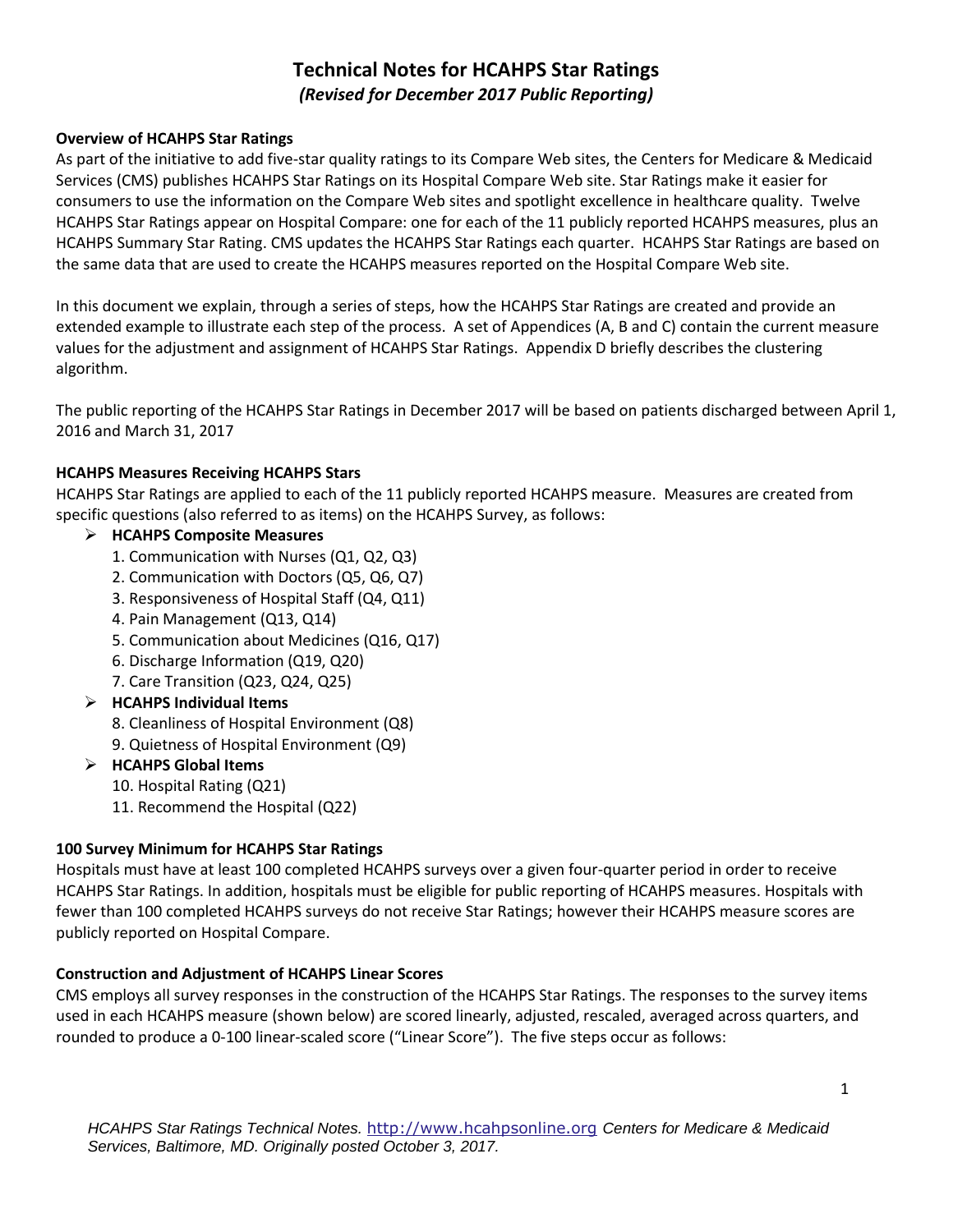### **One: Linear scoring**

The Linear Score used in HCAHPS Star Ratings is closely related to the "top-box," "middle-box" and "bottom-box" scores publicly reported on the Hospital Compare Web site. Please note that neither screener (10, 12, 15, and 18) nor "About You" (26-32) items are converted to linear scores.

Individual responses to the HCAHPS Survey are scored as follows:

### **For items 1-9, 11, 13-14, and 16-17:**

 $\triangleright$  "Never" = 1; "Sometimes" = 2; "Usually" = 3; and "Always" = 4

**For items 19 and 20:** 

 $\triangleright$  "No" = 0; and "Yes" = 1

**For item 21:** 

 $\triangleright$  Hospital Rating "0" = 0; Hospital Rating "1" = 1; Hospital Rating "2" = 2 ... Hospital Rating "10" = 10 **For item 22:** 

```
\triangleright "Definitely No" = 1; "Probably No" = 2; "Probably Yes" = 3; and "Definitely Yes" = 4
```
### **For items 23, 24, and 25:**

 $\triangleright$  "Strongly Disagree" = 1; "Disagree" = 2; "Agree" = 3; and "Strongly Agree" = 4

The item responses are averaged at the hospital level to form the hospital-level mean for each measure.

### **Two: Adjustment of HCAHPS linear scores**

CMS applies adjustments for the effects of patient mix, survey mode, and quarterly weighting through a series of steps, as follows.

First, CMS applies patient-mix adjustment (PMA) to quarterly HCAHPS scores to account for the tendency of certain patient sub-groups to respond more positively or negatively to the HCAHPS Survey. PMA enables fair comparisons across hospitals by adjusting hospital scores as if all hospitals had an identical mix of patient characteristics. The patientmix adjustment table can be found in Appendix A, Table 1. Appendix A, Table 2 contains the national means for patientmix variables. These adjustments are applied to HCAHPS scores on the scale shown above. These values are shown for each answer option on the survey instrument. Additional information about the application of the HCAHPS patient-mix adjustments, including the definition of the PMA factors, can be found in the documents on the HCAHPS On-Line Web site, [http://www.hcahpsonline.org,](http://www.hcahpsonline.org/) under the *"Mode & Patient-Mix Adj"* button.

Second, HCAHPS quarterly scores are adjusted for the effect of mode of survey administration (mail, telephone, mixed mode or Interactive Voice Response). CMS derived the survey mode adjustments from a large-scale, randomized mode experiment. The mode adjustments are included in Appendix B. Similar to PMA, these adjustment are applied on the original scale shown on the HCAHPS survey instrument for each measure. For detailed information about the mode experiment and survey mode adjustment, please see [http://www.hcahpsonline.org.](http://www.hcahpsonline.org/)

If the measure is a multi-item composite, averaging of items within composites takes place at this point.

### **Three: Rescaling of HCAHPS linear adjusted scores**

Each adjusted HCAHPS linear measure score on the original scale (shown above) is then transformed into a 0-100 linearscaled score using the following conversion:

The PMA- and mode-adjusted hospital-level measure mean, **M**, minus the lowest possible response to the measure, **R**, divided by the highest possible response to the measure, **K**, minus the lowest response, R. An example follows:

$$
100*\frac{M-R}{K-R}
$$

2

*HCAHPS Star Ratings Technical Notes.* [http://www.hcahpsonline.org](http://www.hcahpsonline.org/) *Centers for Medicare & Medicaid Services, Baltimore, MD. Originally posted October 3, 2017.*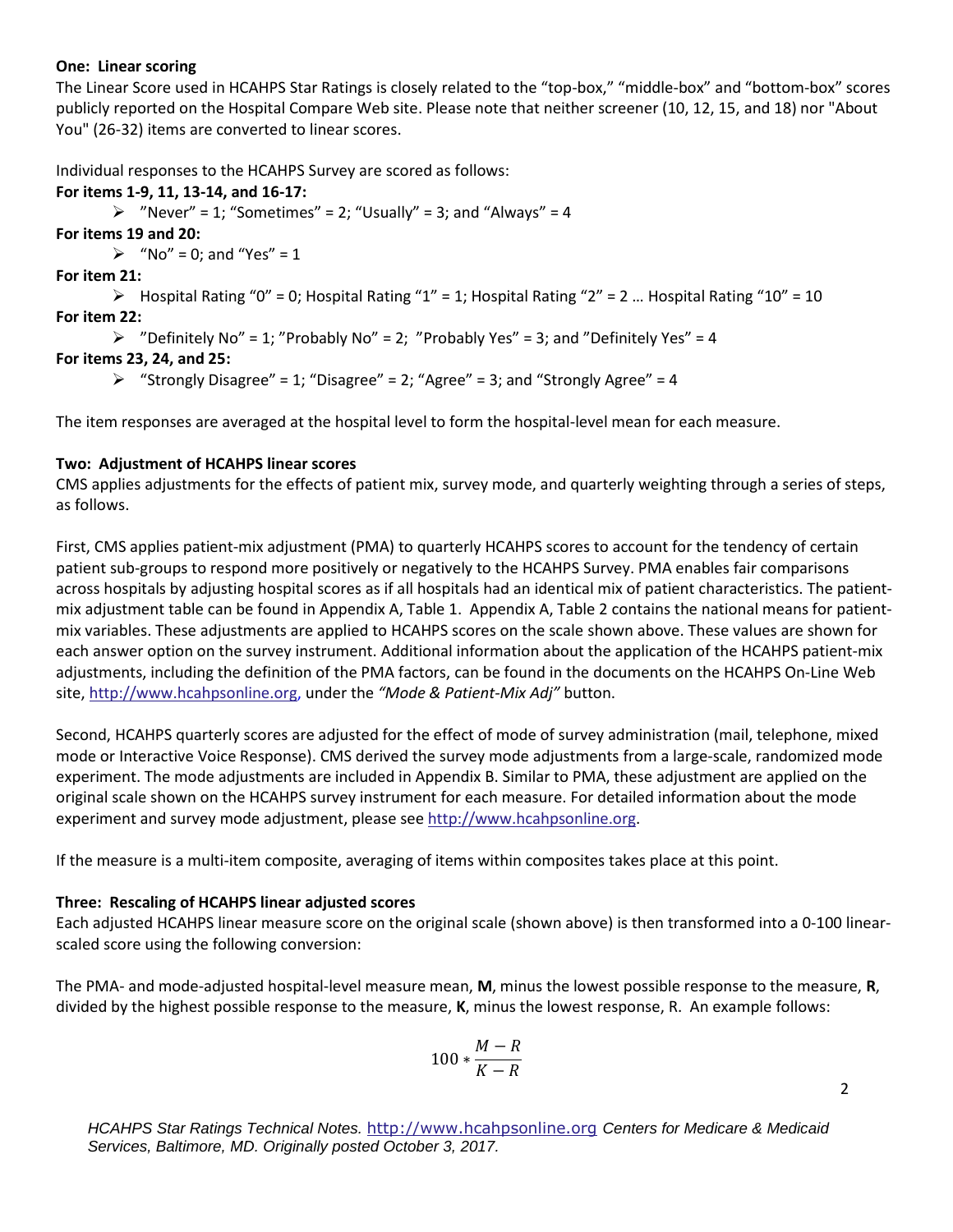### **Four: Weighted Average of Quarters of HCAHPS linear scores**

The four-quarter averages of HCAHPS linear scores are weighted proportionately to the number of eligible patients seen by the hospital in each quarter of the reporting period. Specifically, each quarter's score has a quarterly weight equal to that quarter's eligible discharge size divided by the total eligible discharge size for the four quarters that make up the reporting period.

### **Five: Rounding of HCAHPS linear scores**

The four-quarter averages of HCAHPS linear scores are rounded to integer values (whole numbers) using standard rounding rules, as follows:

If the unrounded four-quarter average is less than [X.5], then round down to nearest whole integer. If the unrounded four-quarter average is equal to or greater than [X.5], then round up to nearest whole integer.

### **An example of the calculation of an HCAHPS Linear Score**

The following is an example of the construction and adjustment of an HCAHPS linear score.

### **Step 1: Linear scoring**

For a single quarter from Hospital A, 5 patients responded by telephone to HCAHPS Survey Cleanliness item (item 8) as follows: 4, 4, 3, 2, and 4. The mean of these responses is **3.4**.

### **Step 2: Adjustment of HCAHPS linear scores**

This hospital has a total patient-mix adjustment of **-0.038** and a telephone mode adjustment of **-0.072** (as found in the Appendices that follow).

Patient-mix adjustment applied: 3.4 – 0.038 = **3.362**  Phone mode adjustment applied: 3.362 – 0.072 = **3.29** (M) Cleanliness has a maximum response of 4  $(K)$  and a minimum response of 1  $(R)$ .

### **Step 3: Rescaling of HCAHPS linear scores**

To put this score into the 0-100 scale:  $100*(3.29 - 1) / (4 - 1) = 76.33$ Thus, **76.33** is the quarterly Linear Mean Score for Cleanliness for Hospital A.

### **Step 4: Weighted Average of Quarters of HCAHPS linear scores**

The four-quarter averages of HCAHPS linear scores are weighted proportionately to the number of eligible patients seen by the hospital in each quarter of the reporting period. For instance; a hospital has the following scores and numbers of eligibles for the four quarters in a reporting period:

Q1: 72.35, 4 eligibles; Q2: 67.26, 7 eligibles; Q3: 75.94, 8 eligibles; Q4: 76.33, 5 eligibles.

$$
4 + 7 + 8 + 5 = 24
$$
 total eligibles  
 $\left(72.35 * \left(\frac{4}{24}\right)\right) + \left(67.26 * \left(\frac{7}{24}\right)\right) + \left(75.94 * \left(\frac{8}{24}\right)\right) + \left(76.33 * \left(\frac{5}{24}\right)\right) = 72.89$  four quarter average

### **Step 5: Rounding of HCAHPS linear scores**

Four-quarter averages of HCAHPS linear scores are rounded to integer values using standard rounding rules, as follows:

72.89: .89 is greater than .5; so the linear score is rounded up to the next integer, 73.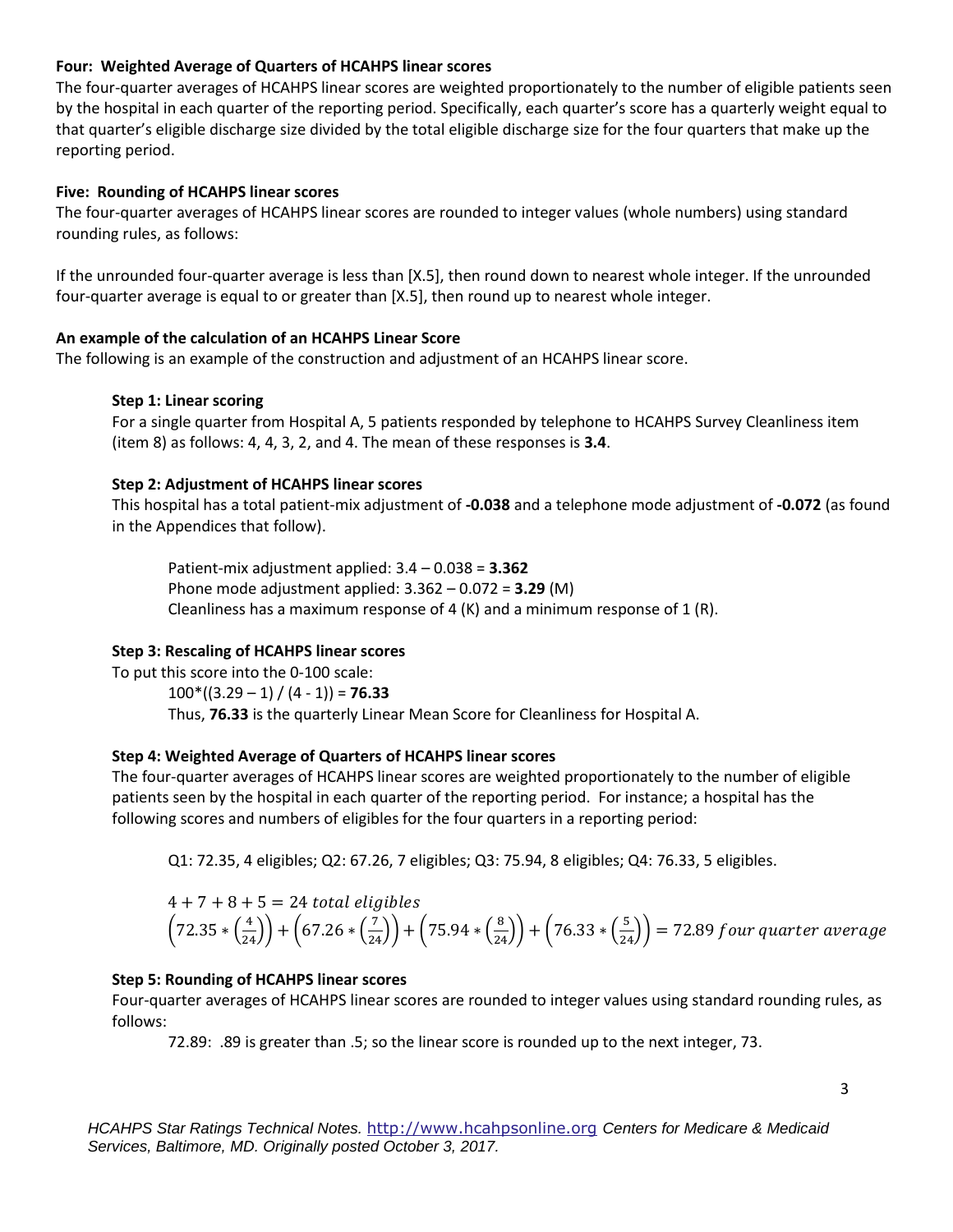### **Conversion of Linear Scores into HCAHPS Star Ratings for the 11 HCAHPS Measures**

Next, CMS assigns 1, 2, 3, 4, or 5 whole stars (only whole stars are assigned; partial stars are not used) for each HCAHPS measure by applying statistical methods that utilize relative distribution and clustering.

The Star Rating for each of the 11 HCAHPS measures is determined by applying a clustering algorithm to the individual measure scores. Conceptually, the clustering algorithm identifies the 'gaps' in the data and creates five categories (one for each star rating) such that scores of hospitals in the same score category (star rating) are as similar as possible, and scores of hospitals in different categories are as different as possible. This clustering algorithm is the same one employed by CMS to determine Medicare Part C and Part D Star Ratings.

The variance in measure scores is separated into within-cluster and between-cluster sum of squares components. The algorithm develops clusters that minimize the variance of measure scores within the clusters. More specifically, the clustering algorithm minimizes the within-cluster sum of squares for each of the Star Ratings levels. The cut points (boundaries) for star assignments are derived from the range of individual measure Star Ratings per cluster. The star levels associated with each cluster are determined by ordering the means of each cluster. The cut points for the current HCAHPS Star Ratings are shown in Appendix C. Additional information about the clustering method can be found in Appendix D.

### **The HCAHPS Summary Star Rating**

In addition to Star Ratings for the 11 HCAHPS measures, CMS introduced a new metric, the HCAHPS Summary Star Rating, which is the average of all of the Star Ratings of the HCAHPS measures. The HCAHPS Summary Star Rating is constructed from the following components:

- $\triangleright$  The Star Ratings from each of the 7 HCAHPS Composite Measures
	- $\circ$  Communication with Nurses, Communication with Doctors, Responsiveness of Hospital Staff, Pain Management, Communication about Medicines, Discharge Information, and Care Transition.
- $\triangleright$  A single Star Rating for the HCAHPS Individual Items
	- $\circ$  The average of the Star Ratings assigned to Cleanliness of Hospital Environment and Quietness of Hospital Environment.
- $\triangleright$  A single Star Rating for the HCAHPS Global Items
	- $\circ$  The average of the Star Ratings assigned to Hospital Rating and Recommend the Hospital.

The 9 Star Ratings (7 Composite Measure Star Ratings + Star Rating for Individual Items + Star Rating for Global Items) are combined as a simple average to form the HCAHPS Summary Star Rating. In the final step, normal rounding rules are applied to the 9-measure average to arrive at the HCAHPS Summary Star Rating (1, 2, 3, 4, or 5 stars).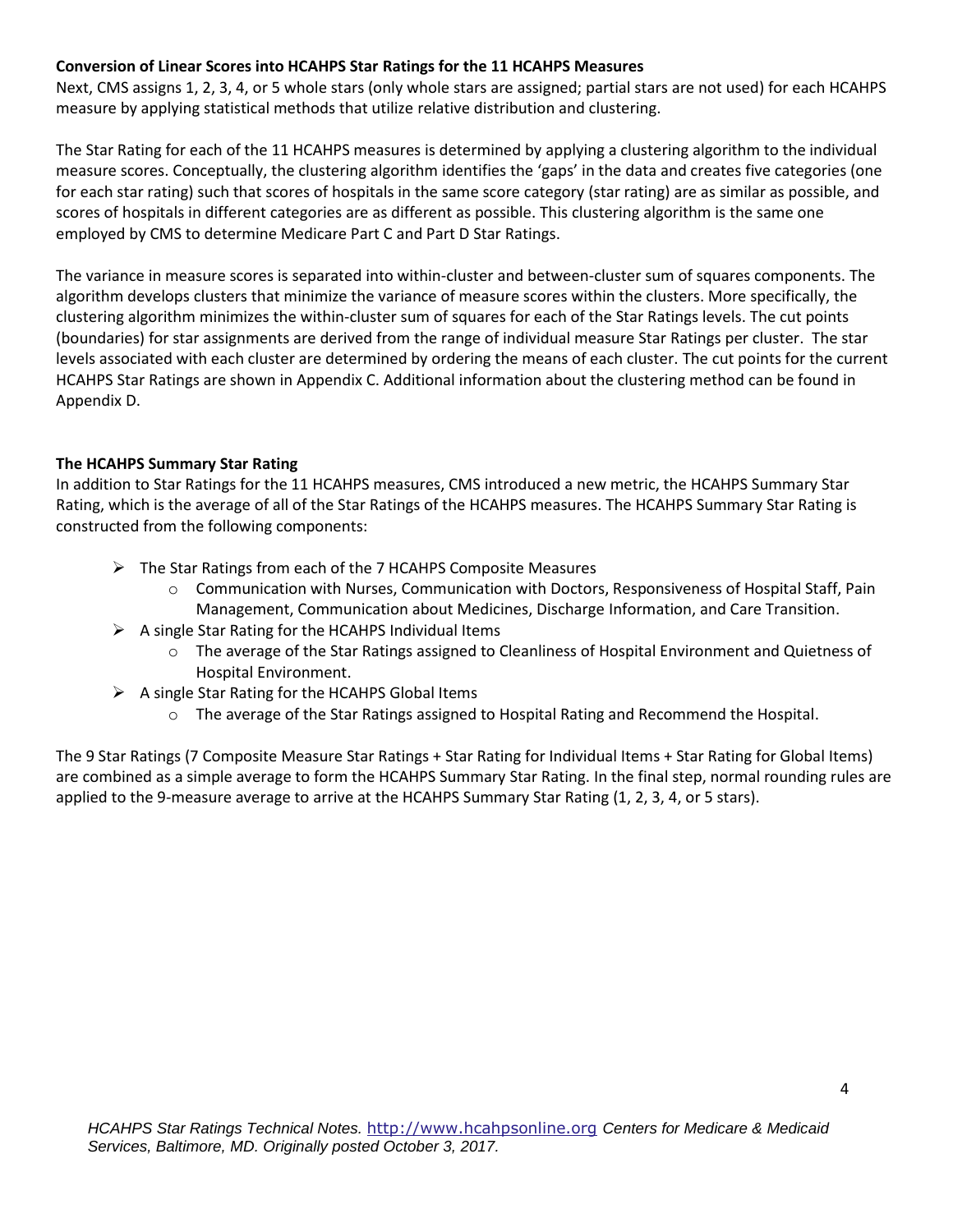### **An example of the calculation of the HCAHPS Summary Star Rating.**

The following is an example of how to calculate the HCAHPS Summary Star Rating. Suppose a hospital has Star Ratings for each of the 11 HCAHPS measures as shown in following table.

|                                            | 11<br><b>HCAHPS</b><br><b>Measure</b><br><b>Star</b><br>Ratings | 9 Star<br><b>Ratings</b><br><b>Used in</b><br><b>HCAHPS</b><br><b>Summary</b><br><b>Star Rating</b> | 9-Measure<br><b>HCAHPS Summary Star</b><br><b>Rating Average</b><br>(unrounded) | <b>HCAHPS</b><br><b>Summary</b><br><b>Star Rating</b><br>(rounded) |
|--------------------------------------------|-----------------------------------------------------------------|-----------------------------------------------------------------------------------------------------|---------------------------------------------------------------------------------|--------------------------------------------------------------------|
| <b>HCAHPS Composite Measures</b>           |                                                                 |                                                                                                     |                                                                                 |                                                                    |
| <b>Communication with Nurses</b>           | 4                                                               | 4                                                                                                   |                                                                                 |                                                                    |
| <b>Communication with Doctors</b>          | 3                                                               | 3                                                                                                   |                                                                                 |                                                                    |
| Responsiveness of Hospital Staff           | 4                                                               | 4                                                                                                   |                                                                                 |                                                                    |
| Pain Management                            | 5                                                               | 5                                                                                                   |                                                                                 |                                                                    |
| <b>Communication about Medicines</b>       | 4                                                               | 4                                                                                                   |                                                                                 |                                                                    |
| Discharge Information                      | 4                                                               | 4                                                                                                   | $(4+3+4+5+4+4+3+5+3.5)/9$                                                       | 4                                                                  |
| <b>Care Transition</b>                     | 3                                                               | 3                                                                                                   | $= 3.944$                                                                       |                                                                    |
| <b>HCAHPS Individual Items</b>             |                                                                 |                                                                                                     |                                                                                 |                                                                    |
| <b>Cleanliness of Hospital Environment</b> | 5                                                               | $(5+5)/2$                                                                                           |                                                                                 |                                                                    |
| Quietness of Hospital Environment          | 5                                                               | $= 5$                                                                                               |                                                                                 |                                                                    |
| <b>HCAHPS Global Items</b>                 |                                                                 |                                                                                                     |                                                                                 |                                                                    |
| <b>Hospital Rating</b>                     | 4                                                               | $(4+3)/2$                                                                                           |                                                                                 |                                                                    |
| Recommend the Hospital                     | 3                                                               | $= 3.5$                                                                                             |                                                                                 |                                                                    |

**Step 1:** Calculate a Star Rating for HCAHPS Individual Items by averaging the Star Ratings for Cleanliness of Hospital Environment and Quietness of Hospital Environment.

In this example, the Star Rating for HCAHPS Individual Items =  $(5+5)/2 = 5$ .

**Step 2:** Calculate a Star Rating for HCAHPS Global Items by averaging the Star Ratings for Hospital Rating and Recommend the Hospital.

In this example, the Star Rating for HCAHPS Global Items = (4+3)/2 = 3.5. *Note: Do not round this average.*

**Step 3:** Calculate the HCAHPS Summary Star Rating as the average of the 7 composite measure Star Ratings, the Star Rating for HCAHPS Individual Items, and the Star Rating for HCAHPS Global Items.

In this example, the HCAHPS Summary Star Rating =  $(4+3+4+5+4+4+3+5+3.5)/9 = 3.944$ .

**Step 4:** Lastly, round the 9-Measure HCAHPS Summary Star Rating Average using the rounding table below. In this example, the hospital's HCAHPS Summary Star Rating rounds to 4 stars.

CMS uses standard rounding rules for the assignment of HCAHPS Summary Stars, as follows:

| 9-Measure HCAHPS Summary Star Rating Average | <b>HCAHPS Summary Star Rating Assignment</b> |
|----------------------------------------------|----------------------------------------------|
| $≥1.00$ and <1.50                            | 1 Star                                       |
| ≥1.50 and $<$ 2.50                           | 2 Stars                                      |
| $\geq$ 2.50 and <3.50                        | 3 Stars                                      |
| $\geq$ 3.50 and <4.50                        | 4 Stars                                      |
| ≥4.50 and ≤5.00                              | 5 Stars                                      |

*HCAHPS Star Ratings Technical Notes.* [http://www.hcahpsonline.org](http://www.hcahpsonline.org/) *Centers for Medicare & Medicaid Services, Baltimore, MD. Originally posted October 3, 2017.*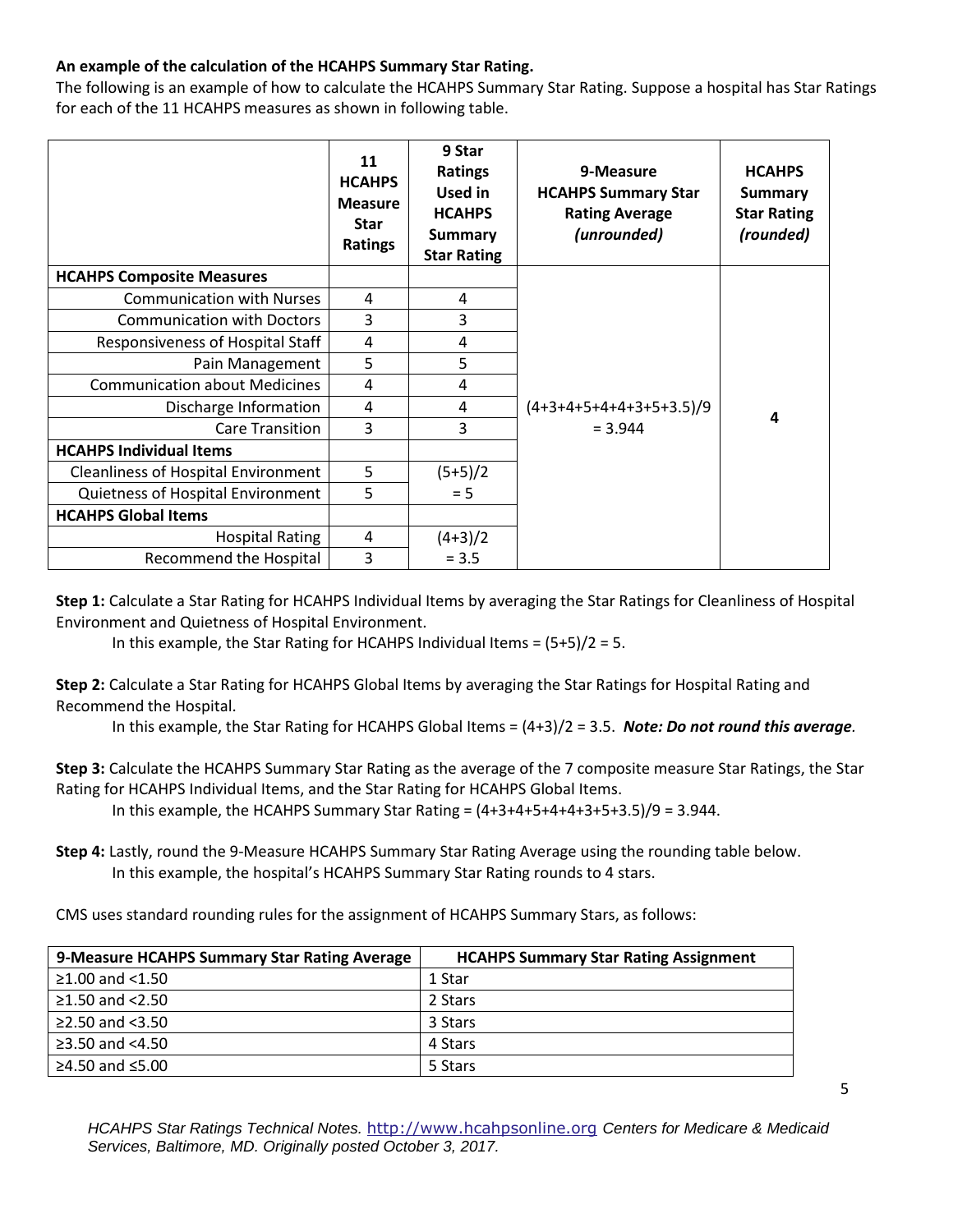# **Appendix A, Table 1a: HCAHPS Patient-Mix Adjustments of Linear Scores for Patients Discharged Between Quarter 2, 2016 and Quarter 4, 2016 (April 1, 2016 to December 31, 2016)**

| Patient-Mix<br>Adjustment (PMA)                                                           | Comm. with Nurses | Comm. with Doctors | Responsiveness of Hosp. Staff | Pain Management | Comm. About Medicines | Cleanliness of Hosp. Env. | Quietness of Hosp. Env. | Discharge Information | Care Transition | Hospital Rating | Recommend the Hospital |
|-------------------------------------------------------------------------------------------|-------------------|--------------------|-------------------------------|-----------------|-----------------------|---------------------------|-------------------------|-----------------------|-----------------|-----------------|------------------------|
| Education (per level;<br>1=8th grade or less and<br>6=More than 4-year<br>college degree) | 0.0154            | 0.0193             | 0.0245                        | 0.0246          | 0.0517                | 0.0140                    | 0.0470                  | 0.0047                | 0.0017          | 0.1096          | 0.0171                 |
| Self-Rated Health (per<br>level; 1=Excellent and<br>5=Poor)                               | 0.0666            | 0.0695             | 0.0894                        | 0.0947          | 0.0994                | 0.0635                    | 0.0661                  | 0.0112                | 0.0799          | 0.2472          | 0.0783                 |
| Response Percentile<br>(per 1% of response<br>percentile)                                 | 0.0023            | 0.0022             | 0.0031                        | 0.0021          | 0.0033                | 0.0007                    | 0.0003                  | 0.0003                | 0.0022          | 0.0057          | 0.0020                 |
| <b>LANGUAGE SPOKEN AT</b><br><b>HOME</b>                                                  |                   |                    |                               |                 |                       |                           |                         |                       |                 |                 |                        |
| Spanish                                                                                   | $-0.0169$         | $-0.0450$          | $-0.0280$                     | $-0.0807$       | $-0.0801$             | 0.0110                    | $-0.0866$               | $-0.0117$             | $-0.0030$       | $-0.4345$       | $-0.1253$              |
| Chinese                                                                                   | 0.0730            | 0.0706             | 0.0928                        | 0.1010          | 0.0004                | 0.0274                    | $-0.0301$               | $-0.0272$             | 0.1110          | 0.0374          | 0.0118                 |
| R/V/O                                                                                     | 0.0166            | 0.0076             | 0.0487                        | 0.0338          | $-0.0419$             | 0.0438                    | $-0.0869$               | $-0.0001$             | 0.0547          | 0.0152          | $-0.0170$              |
| English (REFERENCE)                                                                       | 0.0000            | 0.0000             | 0.0000                        | 0.0000          | 0.0000                | 0.0000                    | 0.0000                  | 0.0000                | 0.0000          | 0.0000          | 0.0000                 |
| <b>AGE</b>                                                                                |                   |                    |                               |                 |                       |                           |                         |                       |                 |                 |                        |
| Age 18-24                                                                                 | 0.0676            | 0.0753             | 0.1358                        | 0.1429          | $-0.1182$             | 0.0579                    | $-0.0238$               | $-0.0337$             | $-0.0388$       | 0.6846          | 0.2288                 |
| Age 25-34                                                                                 | 0.0332            | 0.0459             | 0.0451                        | 0.0968          | $-0.1567$             | 0.0457                    | $-0.0416$               | $-0.0409$             | $-0.0817$       | 0.5453          | 0.1632                 |
| Age 35-44                                                                                 | 0.0157            | 0.0296             | 0.0237                        | 0.0778          | $-0.1565$             | 0.0569                    | $-0.0171$               | $-0.0441$             | $-0.0806$       | 0.4421          | 0.1296                 |
| Age 45-54                                                                                 | $-0.0194$         | $-0.0106$          | $-0.0244$                     | 0.0244          | $-0.1847$             | 0.0470                    | $-0.0050$               | $-0.0511$             | $-0.1004$       | 0.2462          | 0.0674                 |
| Age 55-64                                                                                 | $-0.0440$         | $-0.0371$          | $-0.0522$                     | $-0.0106$       | $-0.1769$             | 0.0322                    | 0.0003                  | $-0.0550$             | $-0.1077$       | 0.0917          | 0.0240                 |
| Age 65-74                                                                                 | $-0.0566$         | $-0.0596$          | $-0.0607$                     | $-0.0461$       | $-0.1614$             | 0.0296                    | $-0.0143$               | $-0.0507$             | $-0.1058$       | $-0.0249$       | $-0.0048$              |
| Age 75-84                                                                                 | $-0.0381$         | $-0.0415$          | $-0.0432$                     | $-0.0351$       | $-0.0933$             | 0.0211                    | $-0.0021$               | $-0.0249$             | $-0.0527$       | $-0.0520$       | $-0.0117$              |
| Age 85+ (REFERENCE)                                                                       | 0.0000            | 0.0000             | 0.0000                        | 0.0000          | 0.0000                | 0.0000                    | 0.0000                  | 0.0000                | 0.0000          | 0.0000          | 0.0000                 |
| <b>SERVICE LINE</b>                                                                       |                   |                    |                               |                 |                       |                           |                         |                       |                 |                 |                        |
| Maternity                                                                                 | $-0.1094$         | $-0.2188$          | $-0.2265$                     | $-0.2183$       | $-0.2490$             | 0.0186                    | $-0.1821$               | $-0.0549$             | $-0.1058$       | $-0.5810$       | $-0.2300$              |
| Surgical                                                                                  | $-0.0137$         | $-0.1648$          | $-0.0250$                     | $-0.0890$       | $-0.0519$             | $-0.0041$                 | $-0.0384$               | $-0.0439$             | $-0.0753$       | $-0.2798$       | $-0.1041$              |
| Medical (REFERENCE)                                                                       | 0.0000            | 0.0000             | 0.0000                        | 0.0000          | 0.0000                | 0.0000                    | 0.0000                  | 0.0000                | 0.0000          | 0.0000          | 0.0000                 |
| <b>INTERACTIONS</b>                                                                       |                   |                    |                               |                 |                       |                           |                         |                       |                 |                 |                        |
| Surgical Line * Age <sup>1</sup>                                                          | $-0.0001$         | 0.0127             | $-0.0038$                     | $-0.0007$       | 0.0001                | $-0.0049$                 | 0.0007                  | $-0.0017$             | 0.0044          | 0.0230          | 0.0088                 |
| Maternity Line * Age <sup>1</sup>                                                         | 0.0161            | 0.0214             | 0.0167                        | 0.0205          | 0.0463                | 0.0081                    | 0.0078                  | 0.0128                | 0.0167          | 0.0883          | 0.0338                 |

 $^1$  Age takes on the values of 1 to 8 as follows: (1: 18 to 24); (2: 25 to 34); (3: 35 to 44); (4: 45 to 54); (5: 55 to 64); (6: 65 to 74); (7: 75 to 84); and (8: 85+).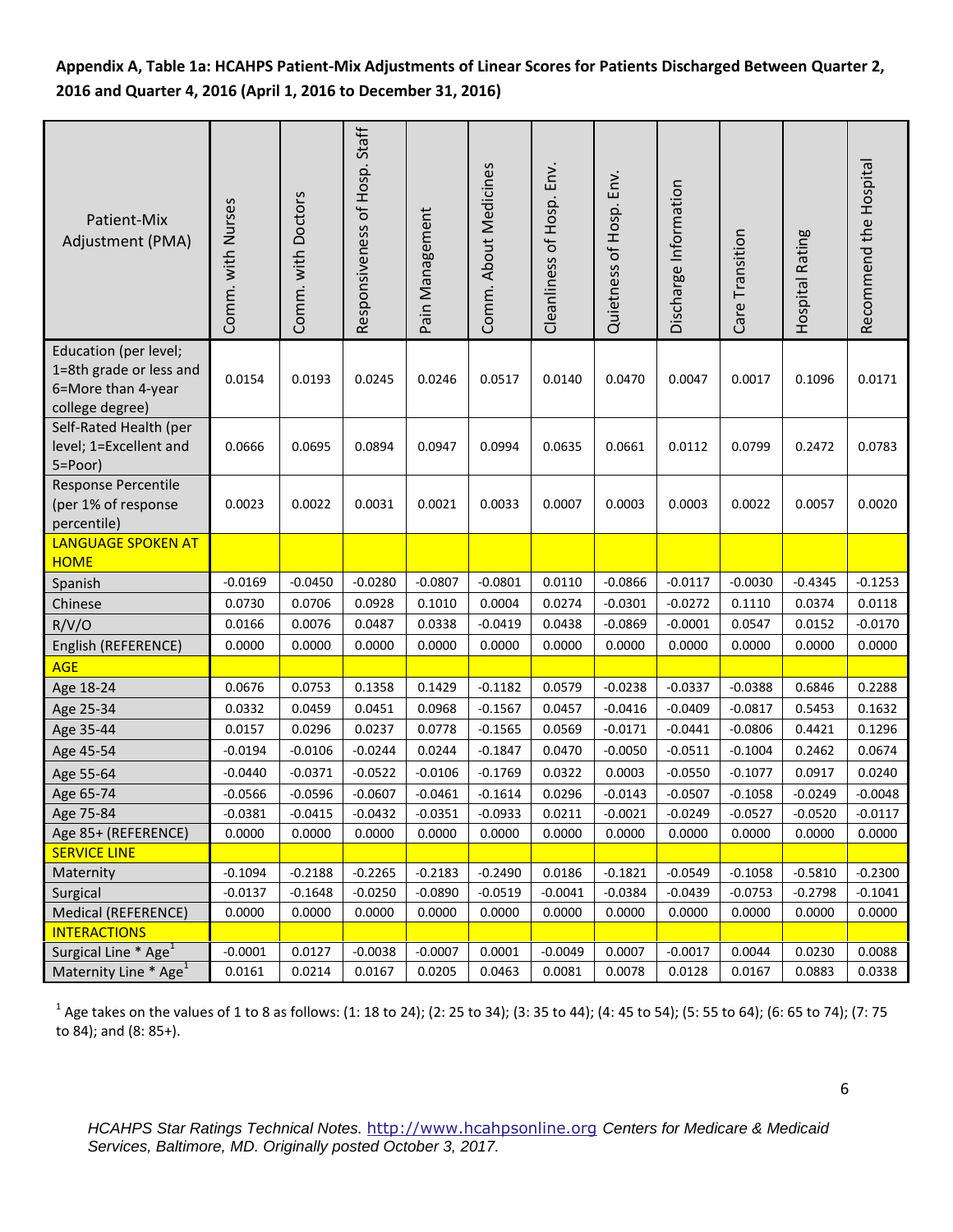# **Appendix A, Table 1b: HCAHPS Patient-Mix Adjustments of Linear Scores for Patients Discharged Between Quarter 1, 2017 (January 1, 2017 to March 31, 2017)**

| Patient-Mix<br>Adjustment (PMA)                                                           | Comm. with Nurses   | Comm. with Doctors | Responsiveness of Hosp. Staff | Pain Management | Comm. About Medicines | Cleanliness of Hosp. Env. | Quietness of Hosp. Env. | Discharge Information | Care Transition     | Hospital Rating | Recommend the Hospital |
|-------------------------------------------------------------------------------------------|---------------------|--------------------|-------------------------------|-----------------|-----------------------|---------------------------|-------------------------|-----------------------|---------------------|-----------------|------------------------|
| Education (per level;<br>1=8th grade or less and<br>6=More than 4-year<br>college degree) | 0.0140              | 0.0177             | 0.0243                        | 0.0230          | 0.0497                | 0.0151                    | 0.0473                  | 0.0044                | 0.0016              | 0.1059          | 0.0174                 |
| Self-Rated Health (per<br>level; 1=Excellent and<br>5=Poor)                               | 0.0685              | 0.0697             | 0.0913                        | 0.0965          | 0.1032                | 0.0637                    | 0.0664                  | 0.0105                | 0.0817              | 0.2541          | 0.0818                 |
| <b>Response Percentile</b><br>(per 1% of response<br>percentile)                          | 0.0023              | 0.0023             | 0.0030                        | 0.0022          | 0.0035                | 0.0007                    | 0.0002                  | 0.0004                | 0.0024              | 0.0060          | 0.0021                 |
| <b>LANGUAGE SPOKEN AT</b>                                                                 |                     |                    |                               |                 |                       |                           |                         |                       |                     |                 |                        |
| <b>HOME</b>                                                                               |                     | $-0.0509$          | $-0.0355$                     | $-0.0891$       | $-0.0888$             |                           | $-0.0894$               | $-0.0165$             |                     | $-0.4507$       | $-0.1379$              |
| Spanish<br>Chinese                                                                        | $-0.0216$<br>0.0818 | 0.0564             | 0.1126                        | 0.1173          | 0.0218                | 0.0097<br>0.0200          | $-0.0306$               | $-0.0206$             | $-0.0269$<br>0.1093 | 0.0115          | 0.0152                 |
|                                                                                           | 0.0205              | 0.0128             | 0.0576                        | 0.0222          | $-0.0420$             | 0.0327                    | $-0.0881$               | $-0.0047$             | 0.0503              | 0.0087          | $-0.0110$              |
| R/V/O<br>English (REFERENCE)                                                              | 0.0000              | 0.0000             | 0.0000                        | 0.0000          | 0.0000                | 0.0000                    | 0.0000                  | 0.0000                | 0.0000              | 0.0000          | 0.0000                 |
| <b>AGE</b>                                                                                |                     |                    |                               |                 |                       |                           |                         |                       |                     |                 |                        |
| Age 18-24                                                                                 | 0.0598              | 0.0661             | 0.1285                        | 0.1486          | $-0.1250$             | 0.0391                    | $-0.0140$               | $-0.0386$             | $-0.0473$           | 0.6765          | 0.2281                 |
| Age 25-34                                                                                 | 0.0318              | 0.0477             | 0.0446                        | 0.1049          | $-0.1657$             | 0.0388                    | $-0.0232$               | $-0.0428$             | $-0.0841$           | 0.5549          | 0.1705                 |
| Age 35-44                                                                                 | 0.0192              | 0.0235             | 0.0301                        | 0.0875          | $-0.1808$             | 0.0617                    | 0.0000                  | $-0.0443$             | $-0.0820$           | 0.4411          | 0.1338                 |
| Age 45-54                                                                                 | $-0.0205$           | $-0.0191$          | $-0.0175$                     | 0.0327          | $-0.1927$             | 0.0470                    | 0.0083                  | $-0.0488$             | $-0.0976$           | 0.2434          | 0.0692                 |
| Age 55-64                                                                                 | $-0.0425$           | $-0.0439$          | $-0.0506$                     | $-0.0056$       | $-0.1824$             | 0.0402                    | 0.0139                  | $-0.0516$             | $-0.1046$           | 0.0957          | 0.0273                 |
| Age 65-74                                                                                 | $-0.0587$           | $-0.0649$          | $-0.0649$                     | $-0.0437$       | $-0.1679$             | 0.0322                    | $-0.0067$               | $-0.0502$             | $-0.1047$           | $-0.0274$       | $-0.0030$              |
| Age 75-84                                                                                 | $-0.0369$           | $-0.0435$          | $-0.0407$                     | $-0.0307$       | $-0.0963$             | 0.0267                    | $-0.0028$               | $-0.0241$             | $-0.0506$           | $-0.0445$       | $-0.0079$              |
| Age 85+ (REFERENCE)                                                                       | 0.0000              | 0.0000             | 0.0000                        | 0.0000          | 0.0000                | 0.0000                    | 0.0000                  | 0.0000                | 0.0000              | 0.0000          | 0.0000                 |
| <b>SERVICE LINE</b>                                                                       |                     |                    |                               |                 |                       |                           |                         |                       |                     |                 |                        |
| Male Medical                                                                              | $-0.0172$           | 0.0055             | $-0.0232$                     | $-0.0068$       | $-0.0977$             | $-0.1149$                 | $-0.0039$               | $-0.0235$             | $-0.0241$           | $-0.0411$       | $-0.0342$              |
| Male Surgical                                                                             | $-0.0368$           | $-0.1535$          | $-0.0659$                     | $-0.1114$       | $-0.1730$             | $-0.1279$                 | $-0.0419$               | $-0.0619$             | $-0.0985$           | $-0.3201$       | $-0.1336$              |
| <b>Female Medical</b><br>(REFERENCE)                                                      | 0.0000              | 0.0000             | 0.0000                        | 0.0000          | 0.0000                | 0.0000                    | 0.0000                  | 0.0000                | 0.0000              | 0.0000          | 0.0000                 |
| <b>Female Surgical</b>                                                                    | $-0.0156$           | $-0.1598$          | $-0.0365$                     | $-0.0926$       | $-0.0475$             | $-0.0078$                 | $-0.0552$               | $-0.0508$             | $-0.0721$           | $-0.2716$       | $-0.1006$              |
| <b>Female Maternity</b>                                                                   | $-0.1015$           | $-0.2061$          | $-0.2274$                     | $-0.2183$       | $-0.2524$             | $-0.0019$                 | $-0.1757$               | $-0.0584$             | $-0.0968$           | $-0.6356$       | $-0.2466$              |
| <b>INTERACTIONS</b>                                                                       |                     |                    |                               |                 |                       |                           |                         |                       |                     |                 |                        |
| Surgical Line * Age <sup>1</sup>                                                          | 0.0004              | 0.0113             | $-0.0021$                     | 0.0004          | 0.0013                | $-0.0045$                 | 0.0025                  | $-0.0022$             | 0.0039              | 0.0205          | 0.0077                 |
| Maternity Line * Age <sup>1</sup>                                                         | 0.0060              | 0.0142             | 0.0052                        | 0.0132          | 0.0215                | $-0.0119$                 | $-0.0091$               | 0.0092                | 0.0085              | 0.0861          | 0.0280                 |

1 Age takes on the values of 1 to 8 as follows: (1: 18 to 24); (2: 25 to 34); (3: 35 to 44); (4: 45 to 54); (5: 55 to 64); (6: 65 to 74); (7: 75 to 84); and (8: 85+).

*HCAHPS Star Ratings Technical Notes.* [http://www.hcahpsonline.org](http://www.hcahpsonline.org/) *Centers for Medicare & Medicaid Services, Baltimore, MD. Originally posted October 3, 2017.*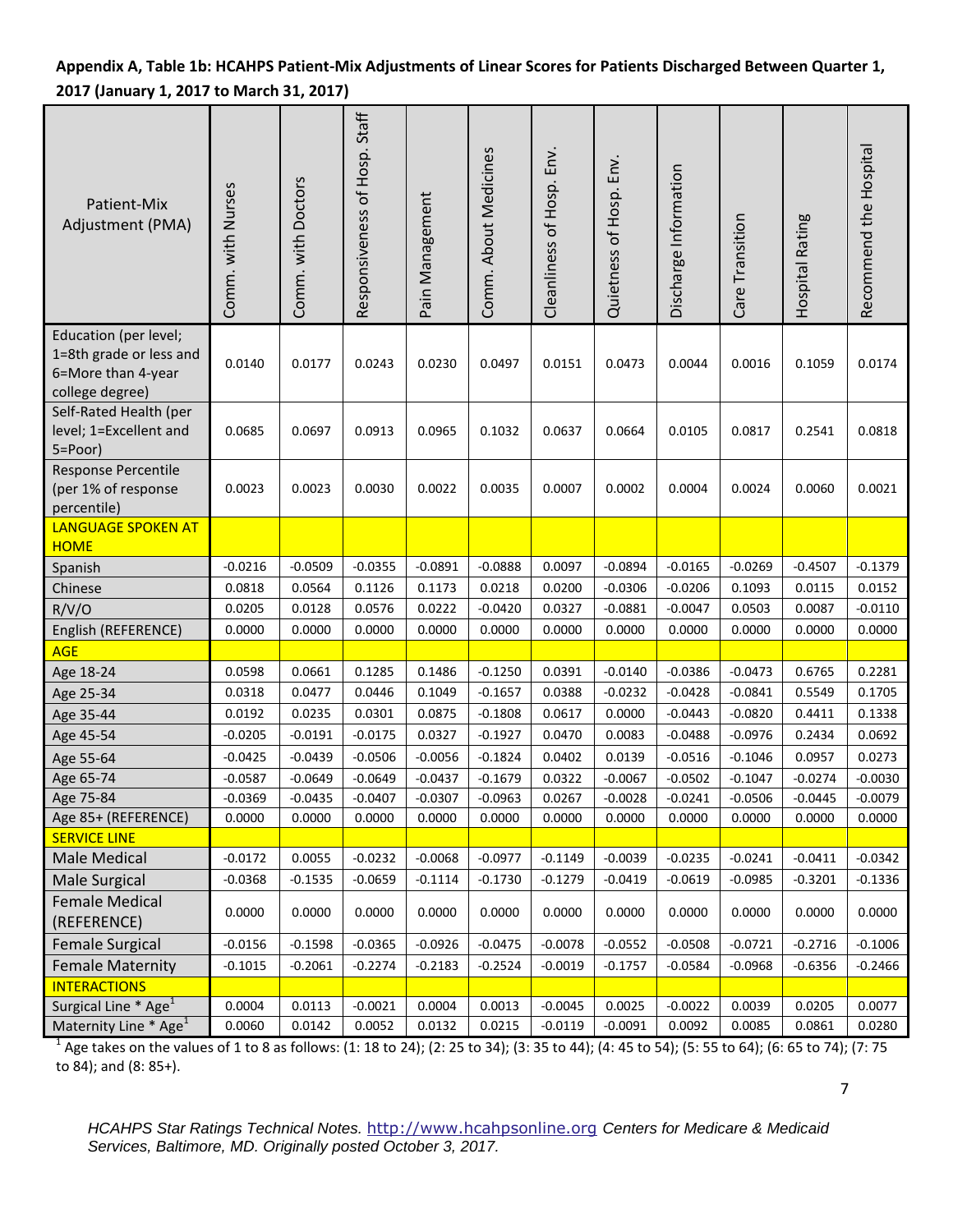### **Appendix A, Table 2a: National Means of PMA Variables for Patients Discharged Between Quarter 2, 2016 and Quarter 4, 2016 (April 1, 2016 to December 31, 2016)**

| Patient-Mix Adjustment<br>(PMA)                                                        | <b>National Mean</b> |
|----------------------------------------------------------------------------------------|----------------------|
| Education (per level;<br>1=8th grade or less and 6=More<br>than 4-year college degree) | 3.795                |
| Self-Rated Health (per level;<br>1=Excellent and 5=Poor)                               | 2.744                |
| Response Percentile                                                                    | 13.2%                |
| <b>LANGUAGE SPOKEN AT HOME</b>                                                         |                      |
| Spanish                                                                                | 5.2%                 |
| Chinese                                                                                | 0.4%                 |
| R/V/O                                                                                  | 1.8%                 |
| English (REFERENCE)                                                                    | 92.6%                |
| <b>AGE</b>                                                                             |                      |
| Age 18-24                                                                              | 3.4%                 |
| Age 25-34                                                                              | 10.5%                |
| Age 35-44                                                                              | 6.5%                 |
| Age 45-54                                                                              | 9.3%                 |
| Age 55-64                                                                              | 19.1%                |
| Age 65-74                                                                              | 25.4%                |
| Age 75-84                                                                              | 18.3%                |
| Age 85+ (REFERENCE)                                                                    | 7.5%                 |
| <b>SERVICE LINE</b>                                                                    |                      |
| Maternity                                                                              | 12.7%                |
| Surgical                                                                               | 37.6%                |
| <b>Medical (REFERENCE)</b>                                                             | 49.7%                |
| <b>INTERACTIONS</b>                                                                    |                      |
| Surgical Line * Age <sup>1</sup>                                                       | 2.042                |
| Maternity Line * Age <sup>1</sup>                                                      | 0.266                |

 $^1$  Age takes on the values of 1 to 8 as follows: (1: 18 to 24); (2: 25 to 34); (3: 35 to 44); (4: 45 to 54); (5: 55 to 64); (6: 65 to 74); (7: 75 to 84); and (8: 85+).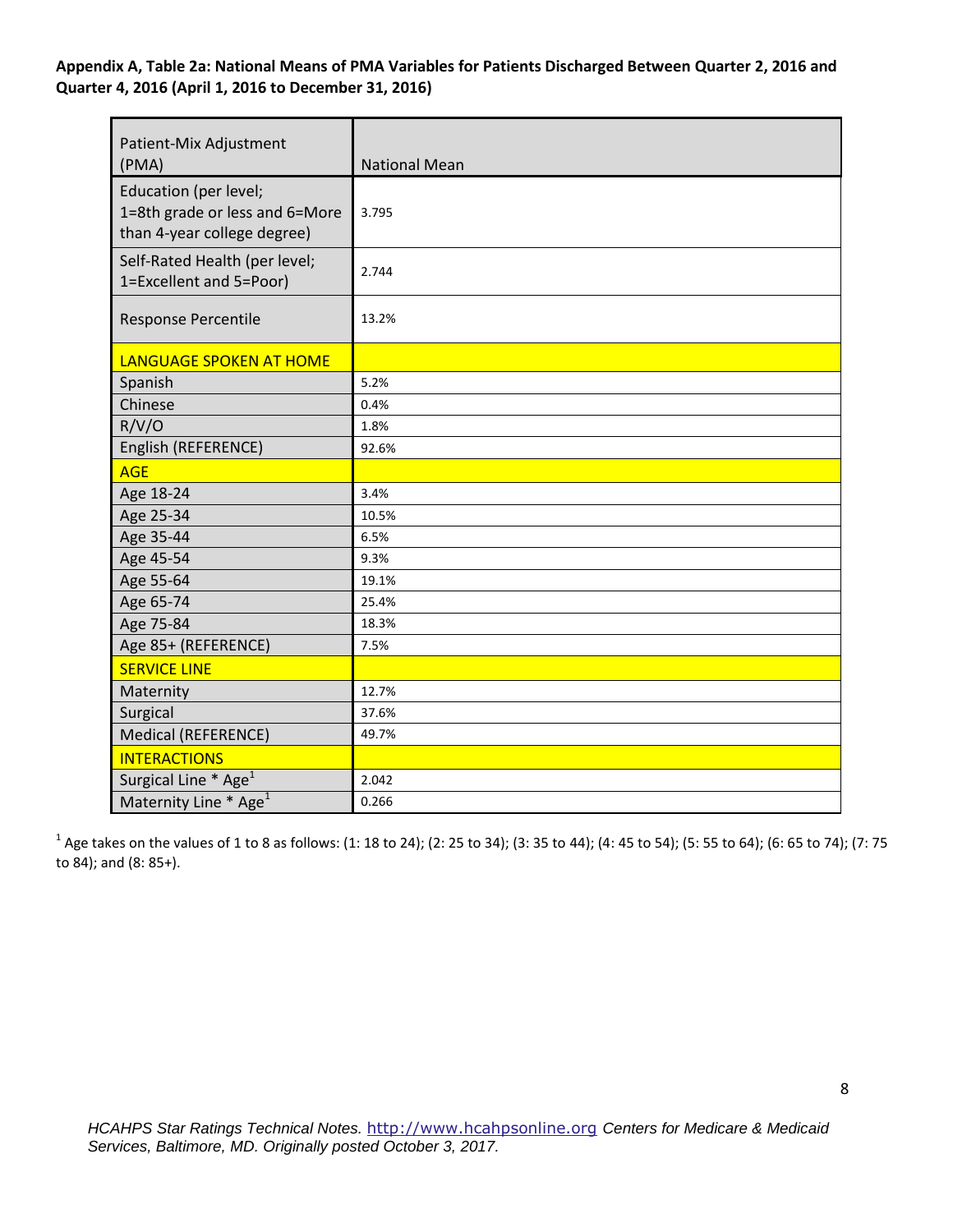| Patient-Mix Adjustment<br>(PMA)                                                        | <b>National Mean</b> |
|----------------------------------------------------------------------------------------|----------------------|
| Education (per level;<br>1=8th grade or less and 6=More<br>than 4-year college degree) | 3.794                |
| Self-Rated Health (per level;<br>1=Excellent and 5=Poor)                               | 2.779                |
| <b>Response Percentile</b>                                                             | 13.1%                |
| <b>LANGUAGE SPOKEN AT HOME</b>                                                         |                      |
| Spanish                                                                                | 4.8%                 |
| Chinese                                                                                | 0.4%                 |
| R/V/O                                                                                  | 1.9%                 |
| English (REFERENCE)                                                                    | 93.0%                |
| <b>AGE</b>                                                                             |                      |
| Age 18-24                                                                              | 2.9%                 |
| Age 25-34                                                                              | 9.0%                 |
| Age 35-44                                                                              | 5.9%                 |
| Age 45-54                                                                              | 8.7%                 |
| Age 55-64                                                                              | 18.6%                |
| Age 65-74                                                                              | 27.00%               |
| Age 75-84                                                                              | 19.7%                |
| Age 85+ (REFERENCE)                                                                    | 8.2%                 |
| <b>SERVICE LINE</b>                                                                    |                      |
| <b>Male Medical</b>                                                                    | 23.9%                |
| <b>Male Surgical</b>                                                                   | 17.9%                |
| <b>Female Medical (REFERENCE)</b>                                                      | 28.7%                |
| <b>Female Surgical</b>                                                                 | 18.6%                |
| <b>Female Maternity</b>                                                                | 10.9%                |
| <b>INTERACTIONS</b>                                                                    |                      |
| Surgical Line * Age <sup>1</sup>                                                       | 2.010                |
| Maternity Line * Age <sup>1</sup>                                                      | 0.223                |

 $^1$  Age takes on the values of 1 to 8 as follows: (1: 18 to 24); (2: 25 to 34); (3: 35 to 44); (4: 45 to 54); (5: 55 to 64); (6: 65 to 74); (7: 75 to 84); and (8: 85+).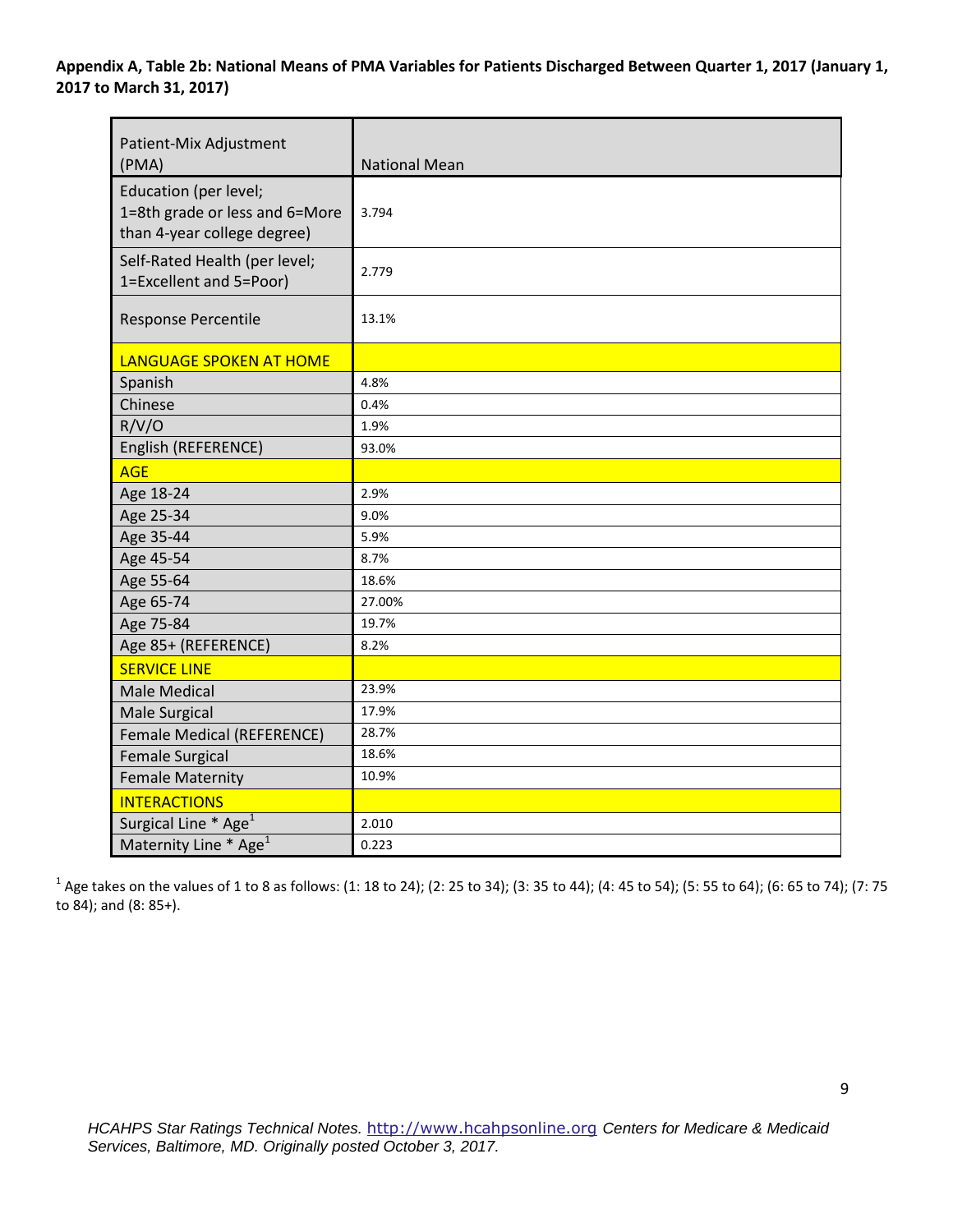# **Appendix B, Table 1a: Survey Mode Adjustments of HCAHPS Linear Scores to Adjust to a Reference of Mail Mode**  Derived from 2006 Mode Experiment; for HCAHPS score adjustments prior to April 2017 discharges

|                                            | <b>Phone Only</b> | <b>Mixed</b> | <b>Active IVR</b> |
|--------------------------------------------|-------------------|--------------|-------------------|
| <b>HCAHPS Composite Measures</b>           |                   |              |                   |
| <b>Communication with Nurses</b>           | $-0.031$          | 0.005        | $-0.010$          |
| <b>Communication with Doctors</b>          | 0.011             | 0.028        | 0.009             |
| Responsiveness of Hospital Staff           | $-0.049$          | 0.024        | $-0.001$          |
| Pain Management                            | $-0.042$          | $-0.012$     | $-0.021$          |
| <b>Communication about Medicines</b>       | $-0.044$          | 0.013        | $-0.011$          |
| Discharge Information                      | $-0.013$          | 0.002        | $-0.032$          |
| <b>Care Transition</b>                     | $-0.064$          | $-0.030$     | 0.061             |
| <b>HCAHPS Individual Items</b>             |                   |              |                   |
| <b>Cleanliness of Hospital Environment</b> | $-0.072$          | $-0.032$     | $-0.037$          |
| Quietness of Hospital Environment          | $-0.044$          | $-0.038$     | $-0.109$          |
| <b>HCAHPS Global Items</b>                 |                   |              |                   |
| <b>Hospital Rating</b>                     | $-0.057$          | 0.008        | $-0.001$          |
| <b>Recommend the Hospital</b>              | $-0.049$          | $-0.008$     | $-0.018$          |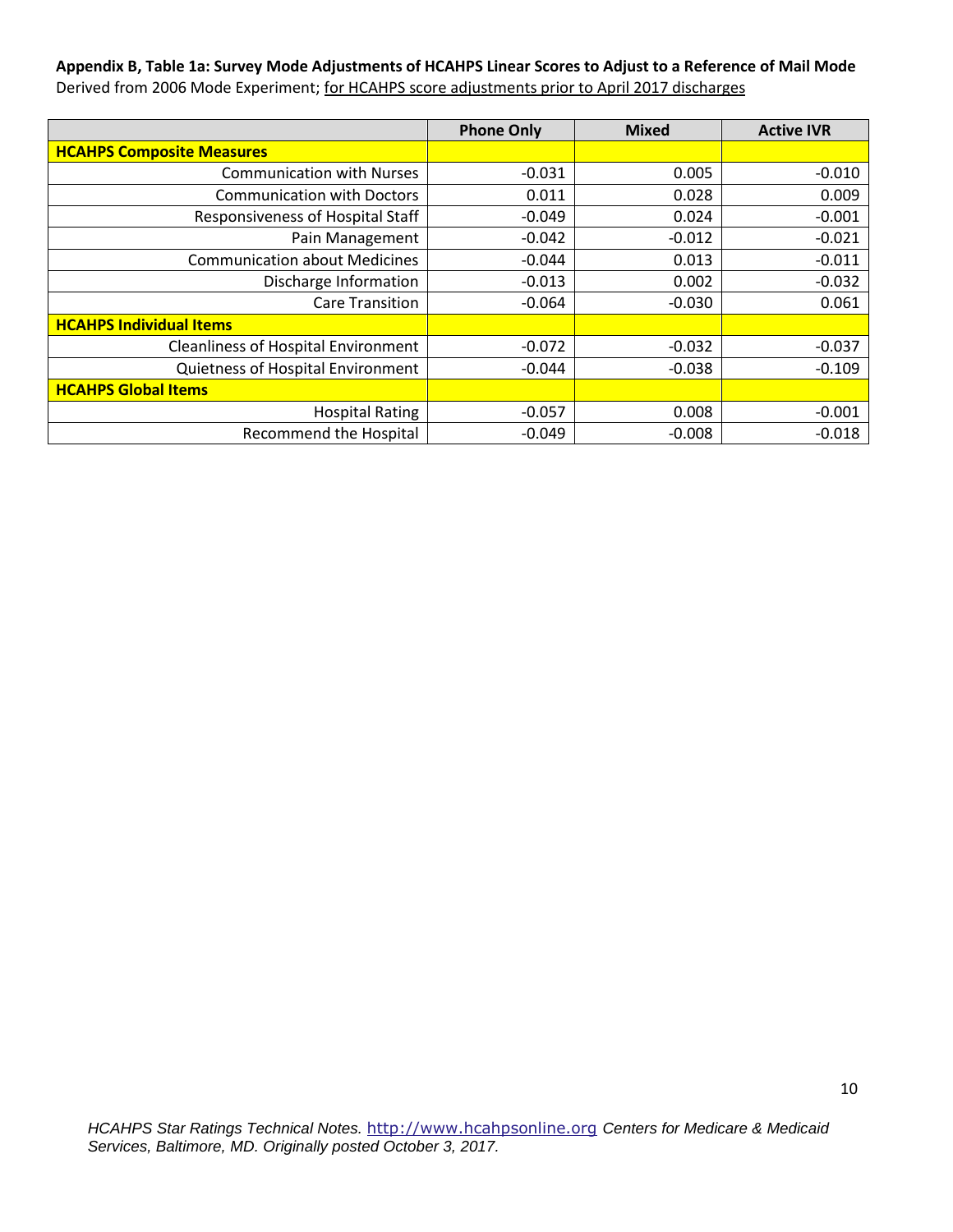### **Appendix B, Table 1b: Survey Mode Adjustments of HCAHPS Linear Scores to Adjust to a Reference of Mail Mode**  Derived from 2016 Mode Experiment; for HCAHPS score adjustments beginning with April 2017 discharges

|                                            | <b>Phone Only</b> | <b>Mixed</b> | <b>Active IVR</b> |
|--------------------------------------------|-------------------|--------------|-------------------|
| <b>HCAHPS Composite Measures</b>           |                   |              |                   |
| <b>Communication with Nurses</b>           | $-0.043$          | $-0.049$     | 0.013             |
| <b>Communication with Doctors</b>          | $-0.020$          | $-0.008$     | 0.036             |
| Responsiveness of Hospital Staff           | $-0.010$          | $-0.055$     | 0.042             |
| Pain Management                            | $-0.019$          | $-0.018$     | 0.057             |
| <b>Communication about Medicines</b>       | $-0.011$          | $-0.004$     | 0.023             |
| Discharge Information                      | $-0.017$          | $-0.012$     | $-0.016$          |
| <b>Care Transition</b>                     | $-0.024$          | $-0.028$     | 0.009             |
| <b>HCAHPS Individual Items</b>             |                   |              |                   |
| <b>Cleanliness of Hospital Environment</b> | $-0.018$          | $-0.046$     | 0.019             |
| Quietness of Hospital Environment          | $-0.105$          | $-0.080$     | $-0.056$          |
| <b>HCAHPS Global Items</b>                 |                   |              |                   |
| <b>Hospital Rating</b>                     | $-0.166$          | $-0.142$     | 0.079             |
| <b>Recommend the Hospital</b>              | $-0.043$          | $-0.035$     | 0.030             |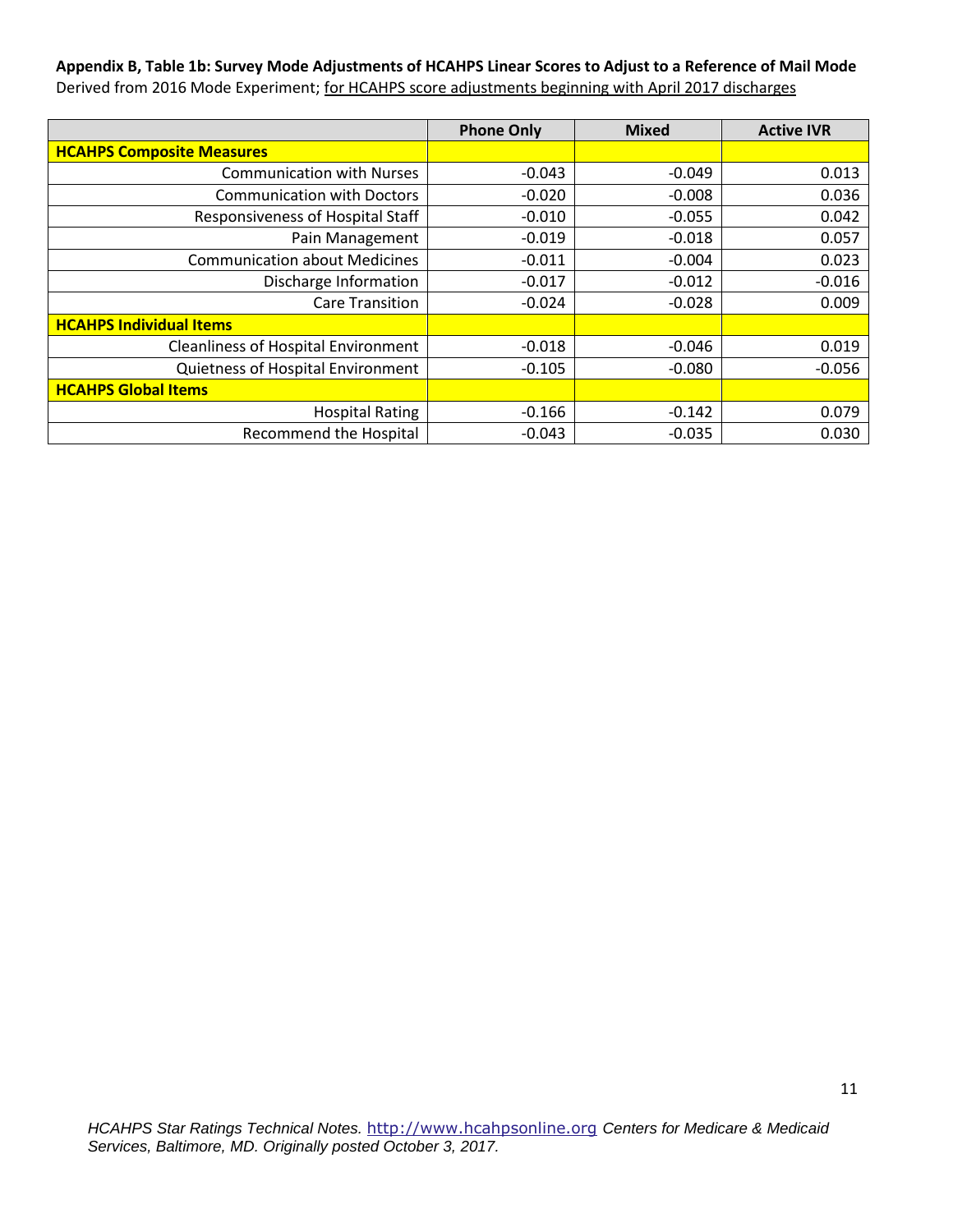**Appendix C: HCAHPS Star Rating Cut Points for Patients Discharged Between Quarter 1, 2016 and Quarter 4, 2016 (April 1, 2016 to March 31, 2017)** 

|                                            | 1 Star | 2 Stars                | 3 Stars          | 4 Stars        | 5 Stars   |
|--------------------------------------------|--------|------------------------|------------------|----------------|-----------|
| <b>HCAHPS Composite Measures</b>           |        |                        |                  |                |           |
| <b>Communication with Nurses</b>           | < 85   | $≥85$ to <90           | ≥90 to <92       | $≥92$ to <95   | $\geq$ 95 |
| <b>Communication with Doctors</b>          | <88    | $\geq$ 88 to $\leq$ 90 | $≥90$ to <93     | $≥93$ to $<95$ | $\geq$ 95 |
| Responsiveness of Hospital Staff           | < 79   | ≥79 to <84             | ≥84 to <87       | ≥87 to <91     | $\geq 91$ |
| Pain Management                            | < 82   | $\geq$ 82 to <85       | $≥85$ to $<88$   | $≥88$ to <92   | $\geq$ 92 |
| <b>Communication about Medicines</b>       | < 71   | ≥71 to <77             | ≥77 to <81       | $≥81$ to $<85$ | $\geq 85$ |
| Discharge Information                      | < 79   | $\geq$ 79 to <85       | $≥85$ to $<88$   | $≥88$ to <92   | $\geq$ 92 |
| <b>Care Transition</b>                     | < 76   | $≥76$ to $≤80$         | $≥80$ to <82     | $≥82$ to $≤86$ | $\geq 86$ |
| <b>HCAHPS Individual Items</b>             |        |                        |                  |                |           |
| <b>Cleanliness of Hospital Environment</b> | <83    | ≥83 to <87             | ≥87 to <91       | ≥91 to <95     | $\geq$ 95 |
| Quietness of Hospital Environment          | <77    | ≥77 to <81             | $\geq 81$ to <86 | $≥86$ to <90   | $\geq 90$ |
| <b>HCAHPS Global Items</b>                 |        |                        |                  |                |           |
| <b>Hospital Rating</b>                     | < 83   | $≥83$ to $≤87$         | $≥87$ to <90     | $≥90$ to <93   | $\geq$ 93 |
| <b>Recommend the Hospital</b>              | < 81   | $\geq 81$ to <86       | $≥86$ to <90     | ≥90 to <94     | $\geq 94$ |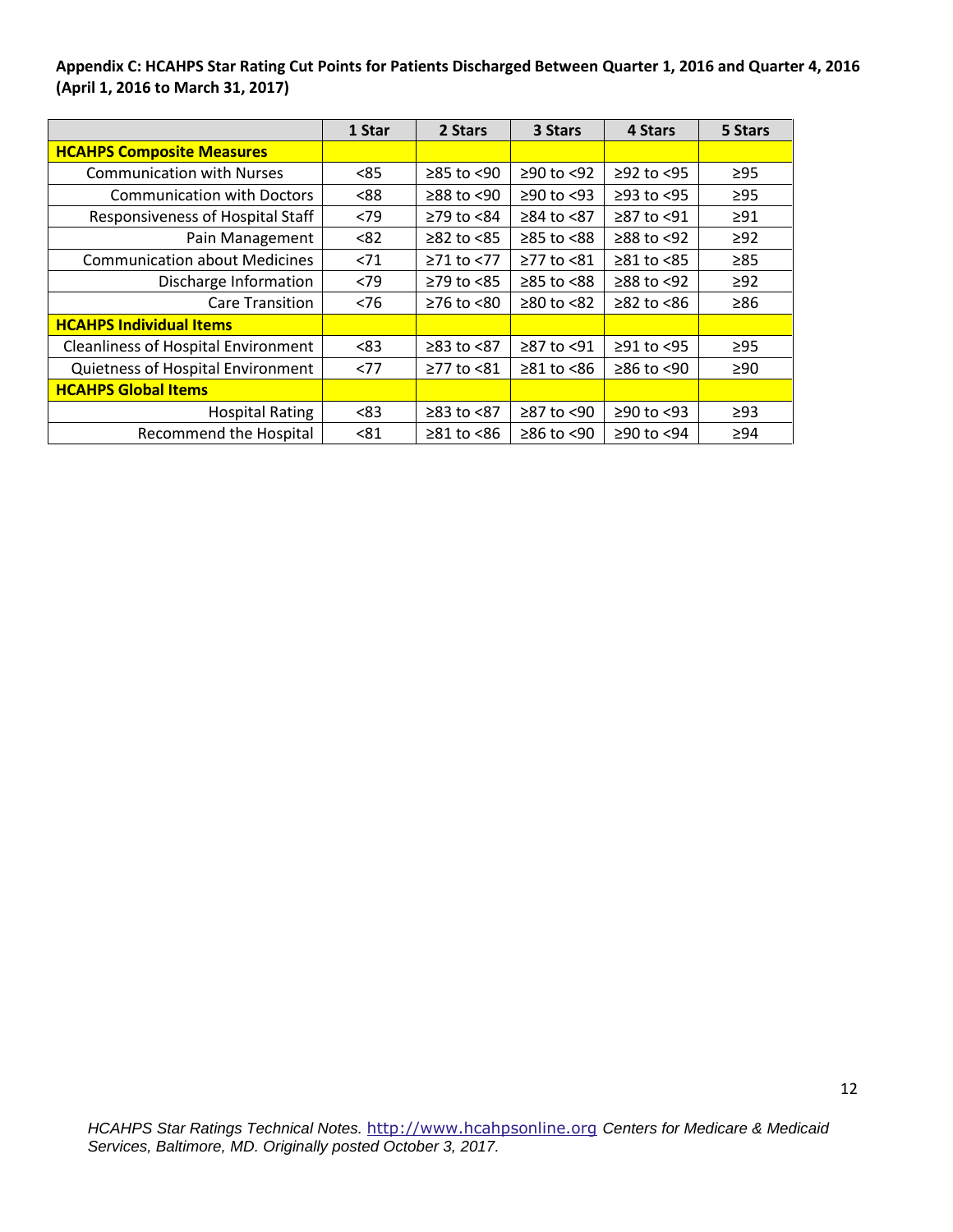### **Appendix D: Individual Measure Star Assignment Process**

Below are detailed steps of the clustering method to develop individual measure stars. For each measure, the clustering method does the following:

- 1. Produces the individual measure distance matrix.
- 2. Groups the measure scores into an initial set of clusters.
- 3. Selects the final set of clusters.

# **1. Produce the individual measure distance matrix.**

For each pair of hospital j and k (j>=k) among the n hospitals with measure score data, compute the Euclidian distance of their measure scores (e.g., the absolute value of the difference between the two measure scores). Enter this distance in row j and column k of a distance matrix with n rows and n columns. This matrix can be produced using the DISTANCE procedure in SAS as follows:

proc distance data=inclusterdat out=distancedat method=Euclid;

```
 var interval(measure_score);
   id CCN;
run;
```
In the above code, the input data set, *inclusterdat,* is the list of hospitals with scores for a particular measure. Each record has a unique identifier, CCN. The option *method=Euclid* specifies that distances between hospital measure scores should be based on Euclidean distance. The input data contain a variable called *measure\_score.* In the *var* call, the parentheses around *measure\_score* indicate that *measure\_score* is considered to be an interval or numeric variable. The distances computed by this code are stored to an output data set called *distancedat.* 

# **2. Create a tree of cluster assignments.**

The distance matrix calculated in Step 1 is the input to the clustering procedure. The stored distance algorithm is implemented to compute cluster assignments. The following process is implemented by using the CLUSTER procedure in SAS:

- a. The input measure score distances are squared.
- b. The clusters are initialized by assigning each hospital to its own cluster.
- c. In order to determine which pair of clusters to merge, Ward's minimum variance method is used to separate the variance of the measure scores into within-cluster and between-cluster sum of squares components.
- d. From the existing clusters, two clusters will be selected for merging to minimize the within-cluster sum of squares over all possible sets of clusters that might result from a merge.
- e. Steps b and c are repeated to reduce the number of clusters by one until a single cluster containing all hospitals results.

The result is a data set that contains a tree-like structure of cluster assignments, from which any number of clusters between 1 and the number of hospital measure scores could be computed. The SAS code for implementing these steps is:

proc cluster data=distancedat method=ward outtree=treedat noprint;

id CCN;

run;